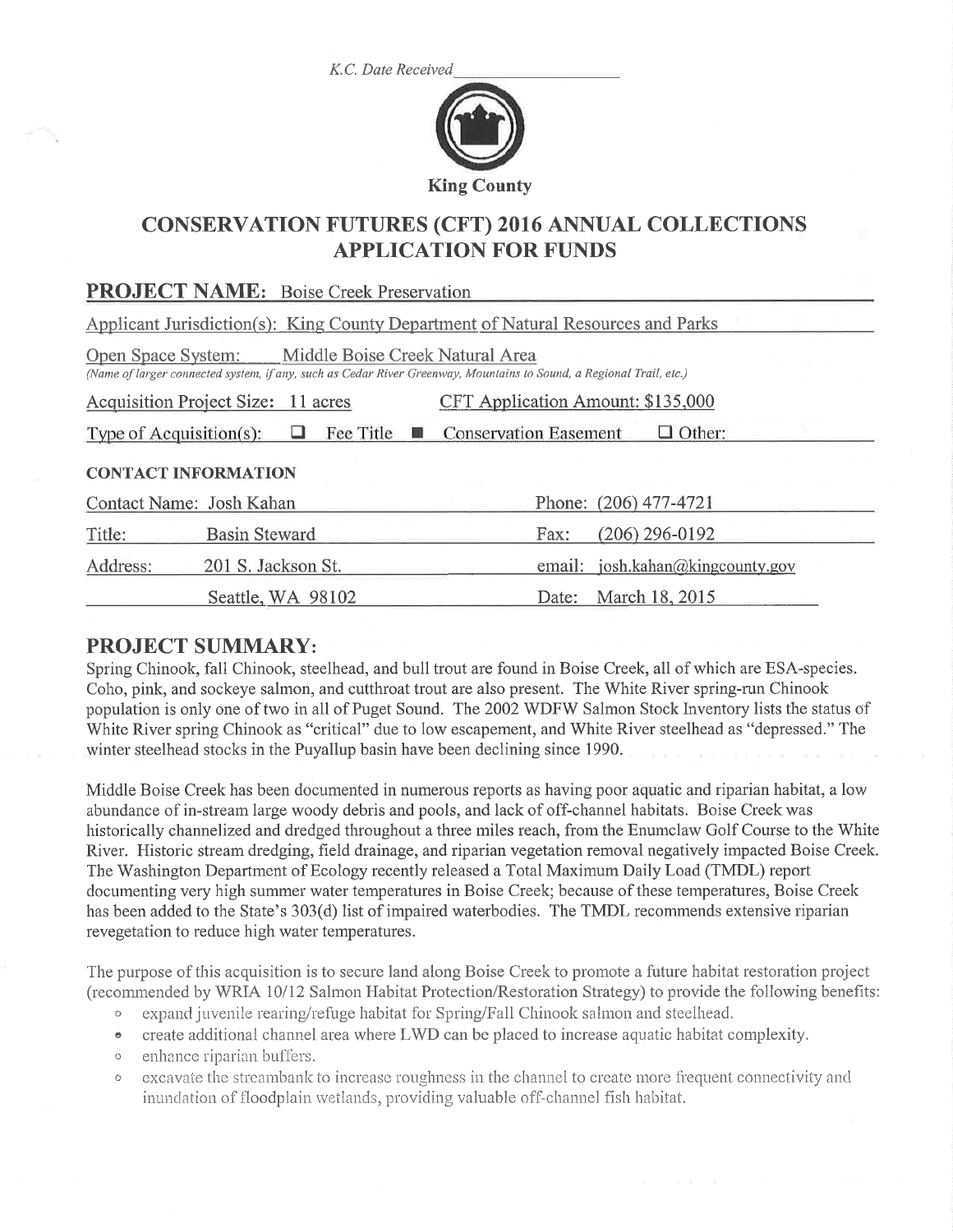#### 1. OPEN SPACE RESOURCES

Please review the attached evaluation criteria. For the **proposed acquisition parcel(s)**, please (1) mark only those criteria that apply, and (2) thoroughly, yet succinctly describe in the space below how the proposed acquisition satisfies each marked criteria.

- $\blacksquare$  A. Wildlife habitat or rare plant reserve
- **B.** Salmon habitat and aquatic resources
- $\blacksquare$  C. Scenic resources
- $\blacksquare$  D. Community separator
- $\Box$  E. Historic/cultural resources
- $\Box$  F. Urban passive-use natural area/greenbelt
- $\blacksquare$  G. Park/open space or natural corridor addition
- $\Box$  H. Passive recreation opportunity/unmet

A. Wildlife habitat or rare plant reserve: Wildlife present within this reach of Boise Creek includes elk (North Rainier Elk Herd, White River Unit), one of 10 formally monitored elk herds in the state. Other wildlife species included river otter, mink, marsh hawks, osprey, red tailed hawks, bald eagles, herons, coyote, waterfowl and songbirds.

B. Salmon habitat and aquatic resources: The Boise Creek Rapid Rural Reconnaissance Report (KC 2004) determined that historic realignment and channelization of Boise Creek reduced floodplain and wetland areas, limiting landscape area available for floodwater. Streamside riparian habitats are degraded with narrow or nonexistent vegetative buffers. Aquatic habitat is minimal with a low abundance of large wood and pool habitat, lack of overhanging cover and off-channel or channel margin habitats. The restoration proposal associated with this acquisition is consistent with the WRIA 10/12 Salmon Habitat Protection and Restoration Strategy (WRIA 10/12 2008). This plan identifies protection/restoration of habitat diversity through channel improvements, riparian revegetation, and LWD placement in Boise Creek as a near-term high-priority action that will be most effective in improving conditions necessary to support salmon in WRIA 10/12. Ecosystem Diagnosis/Treatment analysis identified Boise Creek restoration as part of a suite of actions below Mud Mountain Dam that would foster a biological response in Viable Salmonid Population parameters of productivity, capacity, and life history diversity for White River Chinook. This effort noted that White R. tributaries including Boise Creek suffer from low quantities of LWD and poor riparian function. This proposal will also help meet goals in the *Puget Sound* Salmon Recovery Plan (NMFS 2007). Salmon use of Boise Creek is likely limited by high water temperatures, per the KC Streams Water Quality Index Study (KC 2009) and Puyallup River TMDL (WDOE 2011). Constructing restoration/ projects adjacent to the stream will improve degraded habitat and water quality.

C. Scenic resources: The properties provide views of Pinnacle Peak Park, Boise Creek, the Cascade foothills and adjacent farm lands. This area is one of the most scenic areas in King County.

D. Community separator: The Boise Creek property is near the southern boundary of Enumclaw's Urban Growth Area (UGA) and this rural area has historically served as a buffer to the City's growth. Preserving this area would further differentiate the regional boundary between urban Enumclaw and rural King County.

G. Park/open space, or natural corridor addition: The property identified in this grant is near the Pinnacle Peak Natural Area, managed by the King County Parks Division as passive open space.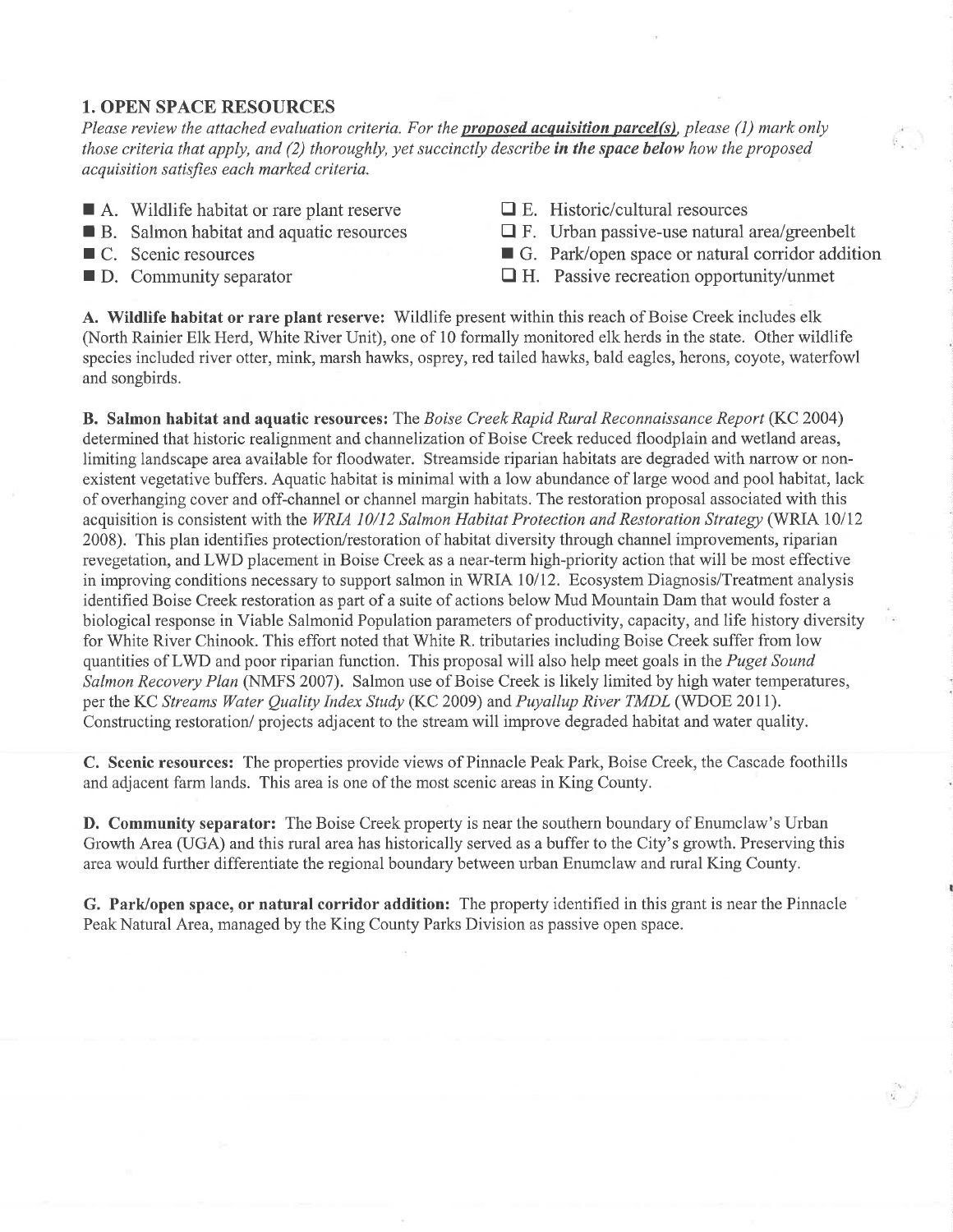# 2. ADDITIONAL FACTORS

For the **proposed acquisition parcel(s)**, please (1) mark all criteria that apply, and (2) thoroughly, yet succinctly describe in the space below how the proposed acquisition satisfies each marked criteria.

- A. Educational/interpretive opportunity
- $\Box$  B. Threat of loss of open space resources
- $\Box$  B. Theat of loss of open space resources<br> $\Box$  C. Ownership complexity/willing seller(s)/ownership interest proposed
- $\Box$  D. Partnerships Describe any public or private partnerships that will enhance this project:
- $\blacksquare$  E. Is the property identified in an adopted park, open space, comprehensive, or community plan?
- $\Box$  F. Transferable Development Credits (TDC) participation

A. Educational/interpretive opportunity: If acquired, these degraded properties would be extensively restored. Restored lands create opportunities for King County Staff to interact with adjacent landowners increases the potential to work with other community members to protect and enhance their properties.

C. Feasibility: ownership complexity/willing seller(s)/community support: The landowners are willing to negotiate the sale of a conservation easement.

E. Is the property identifîed in an adopted comprehensive plan, park open space, habitat, cultural resource or community plan?: Yes. Support for this proposal can be found in the following documents:

- Boise Creek Rapid Rural Reconnaissance Report (KC 2004)
- WRIA 10/12 Salmon Habitat Protection and Restoration Strategy (WRIA 10/12 2008)
- Puget Sound Salmon Recovery Plan (NMFS 2007)
- Ecological Preservation Priorities in the White River Sub-basin (KC 2009)
- Streams Water Quality Index Study (KC 2009)
- Puyallup River TMDL (WDOE 2011)

## 3. STEWARDSHIP AND MAINTENANCE

How will the property be stewarded and maintained? Does the property lend itself to volunteer stewardslùp opportunities? How will ongoing stewardship and maintenance efforts be funded?

Agency Participation - The maintenance and stewardship of these parcels will be the responsibility of the King County Parks Division. Stewardship of these sites will be a partnership between KC staff and community stewardship groups and volunteers. The conservation easements would not change the management objectives of these areas.

Monitoring and Maintenance - Baseline monitoring will be conducted immediately after property acquisition and include a site inventory. This information will provide a foundation for a site management plan, which will guide long-term monitoring, maintenance, restoration, and overall management. Monitoring and maintenance will be accomplished through volunteer work parties, paid staff, and contract crews. Adaptive management will be implemented to respond to other challenges observed through monitoring.

Signage. Inspection and Enforcement - These parcels have a fairly low risk of land-use problems due to the continuation of private ownership. King County Parks will regularly inspect them to insure that the conservation easements are adhered to.

Trails  $-KC$  DNRP will not develop a trail on these properties due to their retention in private ownership.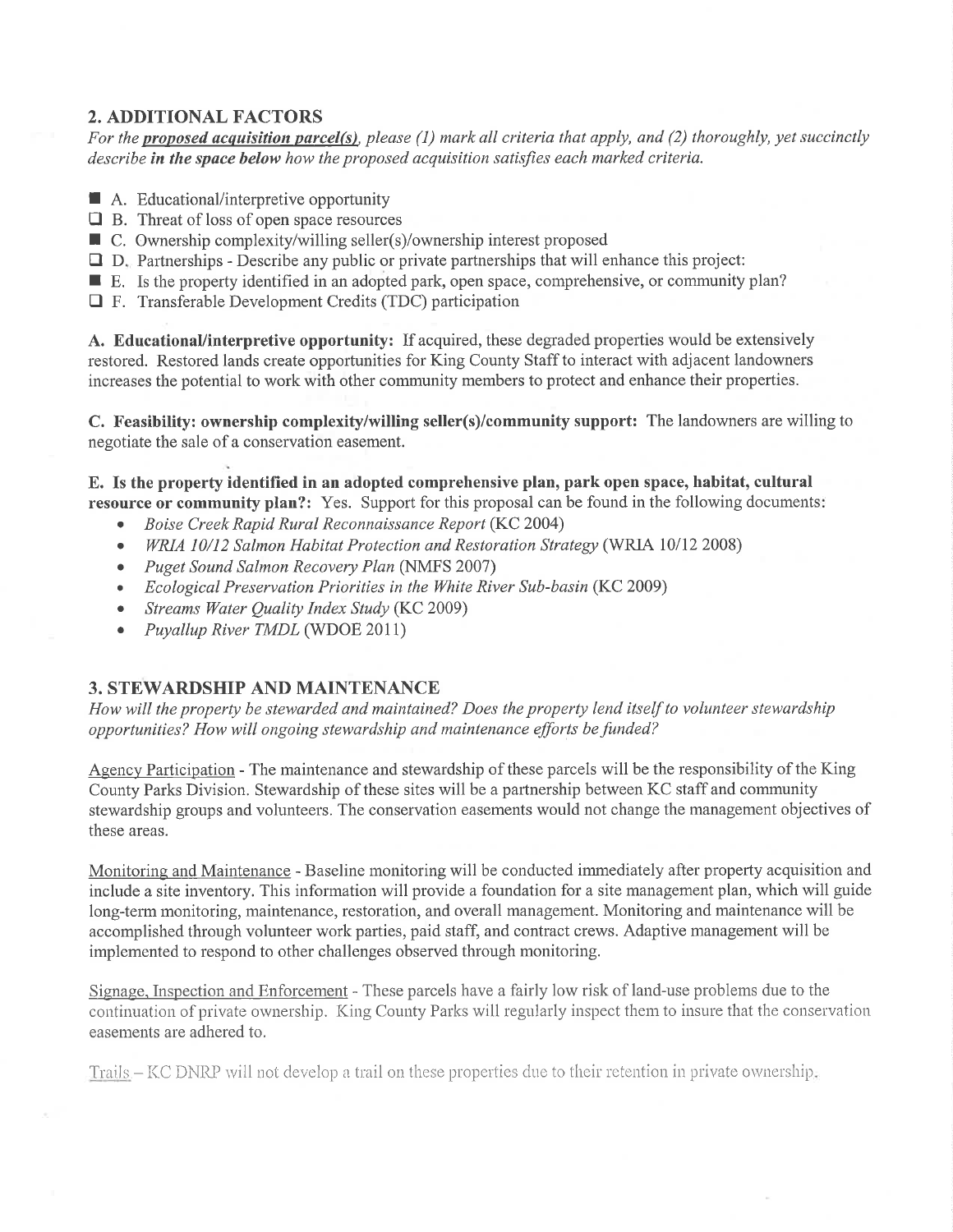#### 4. PROJECT BUDGET

| <b>TOTAL CFT APPLICATION AMOUNT*</b> | \$135,000 |
|--------------------------------------|-----------|
|                                      |           |

#### Estimation of property value:

Briefly describe how land values have been estimated, i.e. appraisal, property tax assessment, asking price, letter of value or other means.

Budget estimates were correlated through market value comparison in KC appraisal files of comparable properties with similar site influences, and would be confirmed by appraisal prior to acquisition.

| <b>ESTIMATED PROJECT COSTS (dollars)</b>               |           |  |
|--------------------------------------------------------|-----------|--|
| Total property interest value                          | \$215,000 |  |
| Title and appraisal work                               | \$20,000  |  |
| Closing, fees, taxes                                   | \$10,000  |  |
| Relocation                                             |           |  |
| Hazardous waste reports                                | \$6,000   |  |
| Directly related staff, administration and legal costs | \$20,000  |  |
| <b>Total Project Costs (CFT and other funds)</b>       | \$270,000 |  |

| Date Expended or | Match Funds Expended or<br>Committed |
|------------------|--------------------------------------|
|                  |                                      |
|                  | \$135,000                            |
|                  |                                      |
|                  | \$135,000                            |
|                  |                                      |
|                  | <b>NA</b>                            |
|                  | Committed                            |

#### Unidentified remaining match need

Please discuss briefly how the unidentified remaining match need above will be met:

No additional matching funds are needed if 2014 Parks Levy funds are available

#### 5. IN-KIND CONTRIBUTIONS FROM PARTNERSHIPS

| <b>Brief Activity Description</b> | <b>Dollar Value of</b> | <b>Status</b>        | <b>Activity Date Range</b>     |
|-----------------------------------|------------------------|----------------------|--------------------------------|
|                                   | In-kind                | (Completed, or       | (When was activity completed?) |
|                                   | <b>Contribution</b>    | Proposed in future?) | Or, date proposed in future)   |
|                                   |                        |                      |                                |